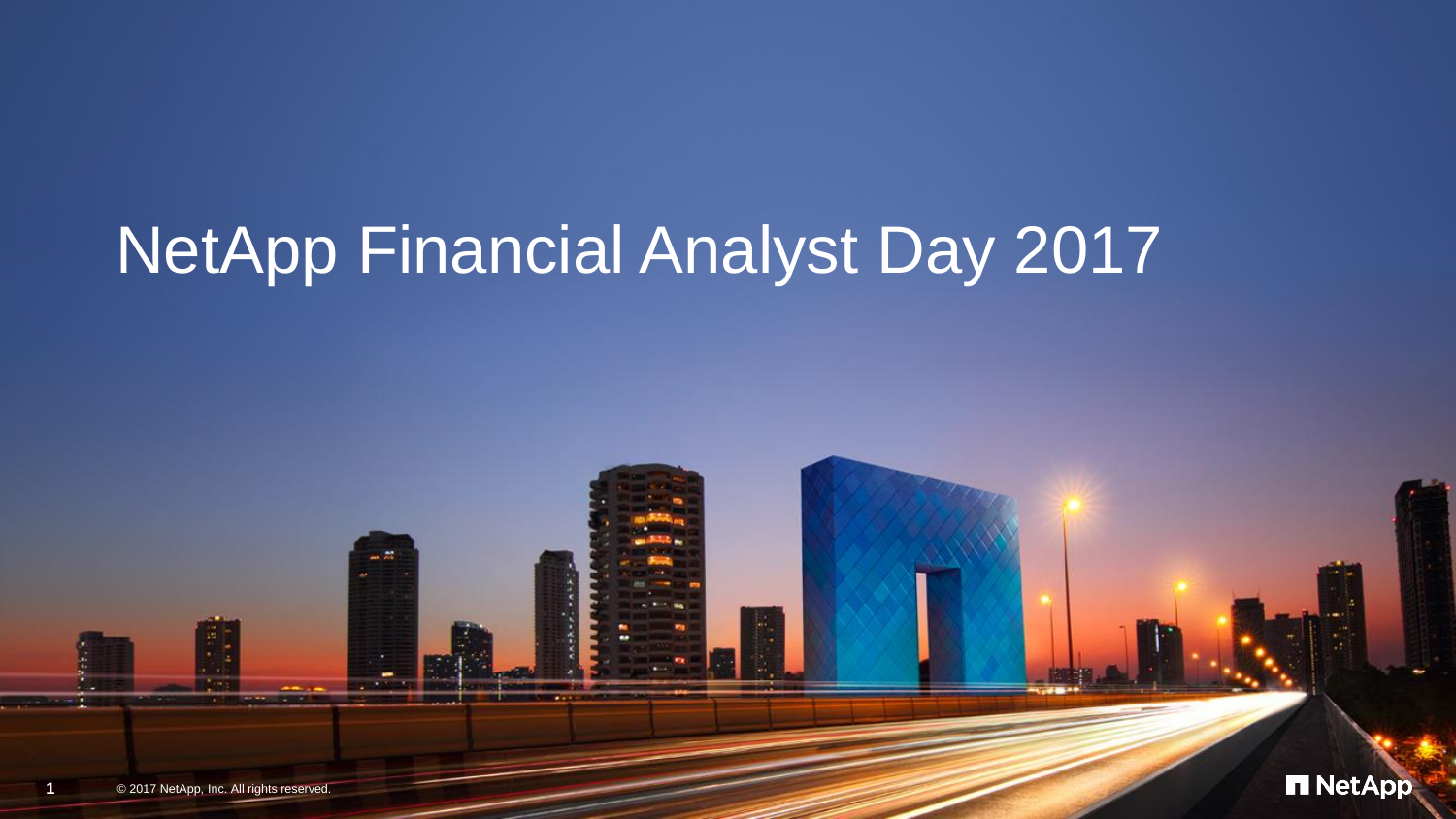#### Safe Harbor

Each of the presentations today will contain forward-looking statements and projections about our strategy, products, shareholder returns, as well as our future results, performance or achievements, financial and otherwise. These statements and projections reflect management's current expectations, estimates and assumptions based on the information currently available to us and are not guarantees of future performance. Actual results may differ materially from our statements or projections for a variety of reasons, including general economic and market conditions, and matters specific to the company's business, such as transitions in the IT industry, rapid technological change, market acceptance of our data fabric strategy, customer demand for our products and services and the success of our corporate transformation. These and other equally important factors that may affect our future results are described in reports and documents we file from time to time with the SEC, including the factors described under the section titled "Risk Factors" in our most recent filings on Form 10- K and Form 10-Q available at www.sec.gov. The forward-looking statements made in these presentations are being made as of the time and date of the live presentation. If these presentations are reviewed after the time and date of the live presentation, even if subsequently made available by us, on our web site or otherwise, these presentations may not contain current or accurate information. Except as required by law, we disclaim any obligation to update or revise any forward-looking statement based on new information, future events or otherwise.

The non-GAAP to GAAP reconciliation of the financial information presented is available on our website at www.netapp.com.

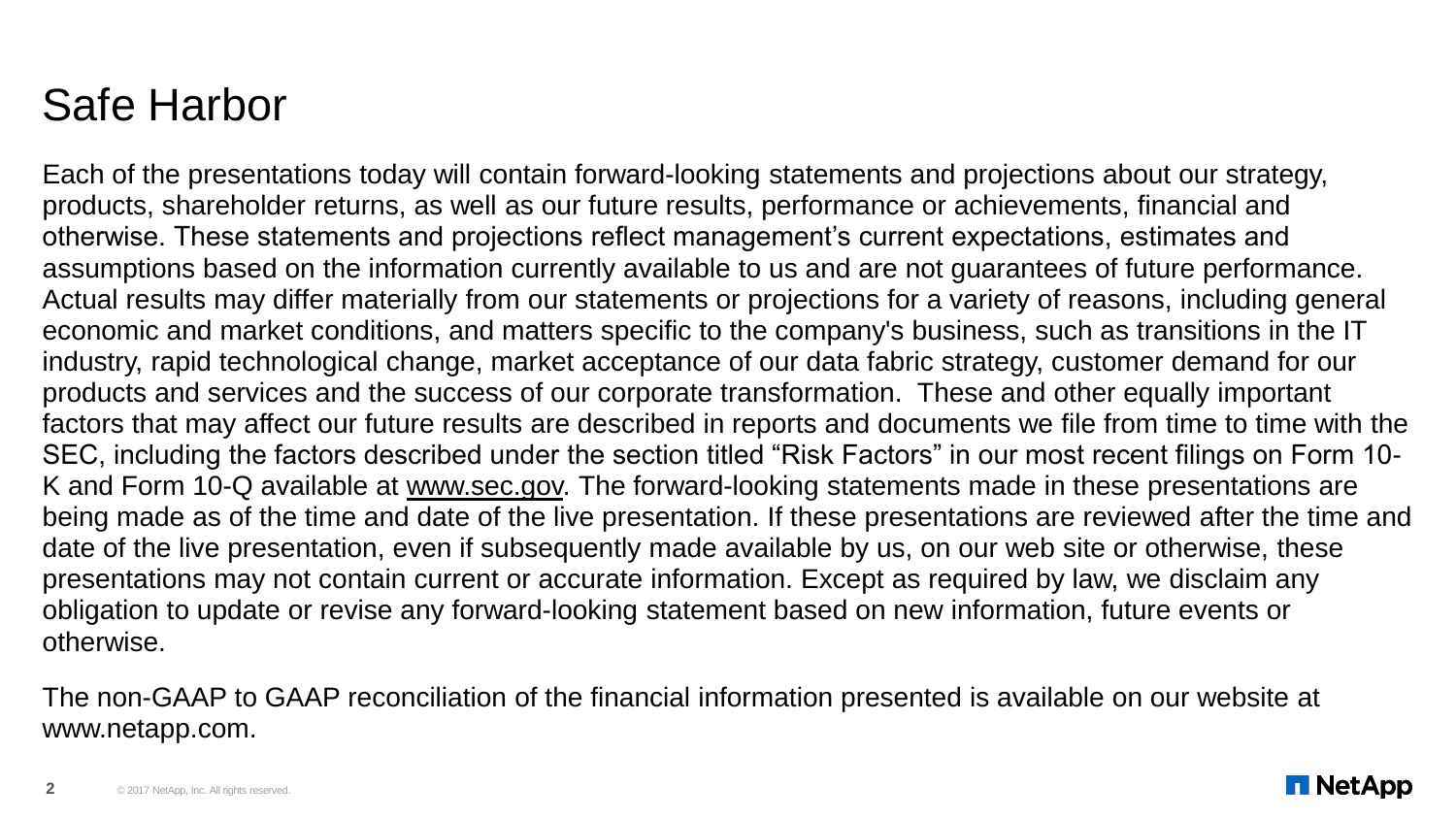NetApp and the NetApp logo and the marks listed at [www.netapp.com/TM](http://www.netapp.com/TM) are trademarks of NetApp, Inc. Other company and product names may be trademarks of their respective owners.

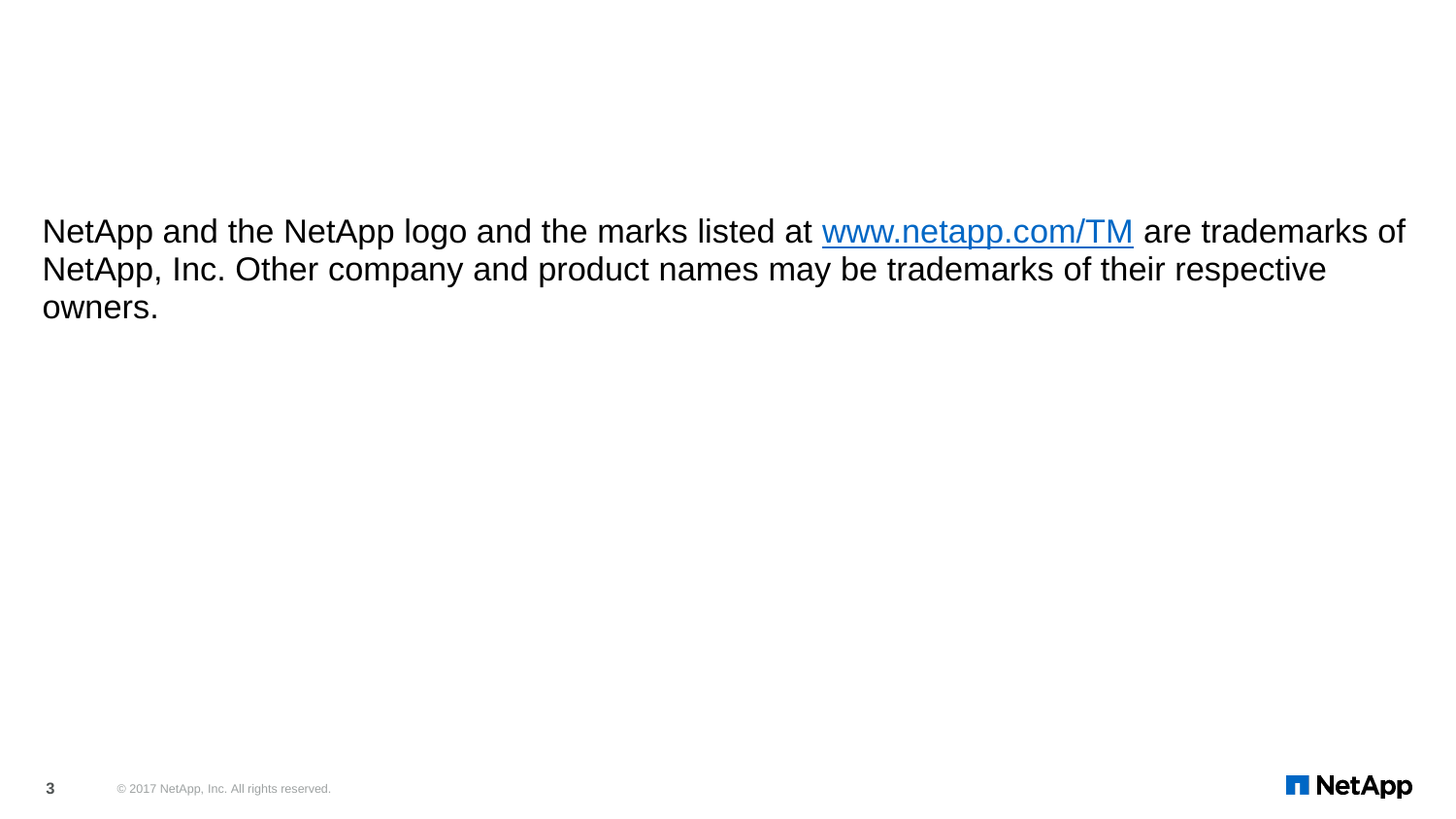# Marketing Transformation

Jean English Senior Vice President and Chief Marketing Officer

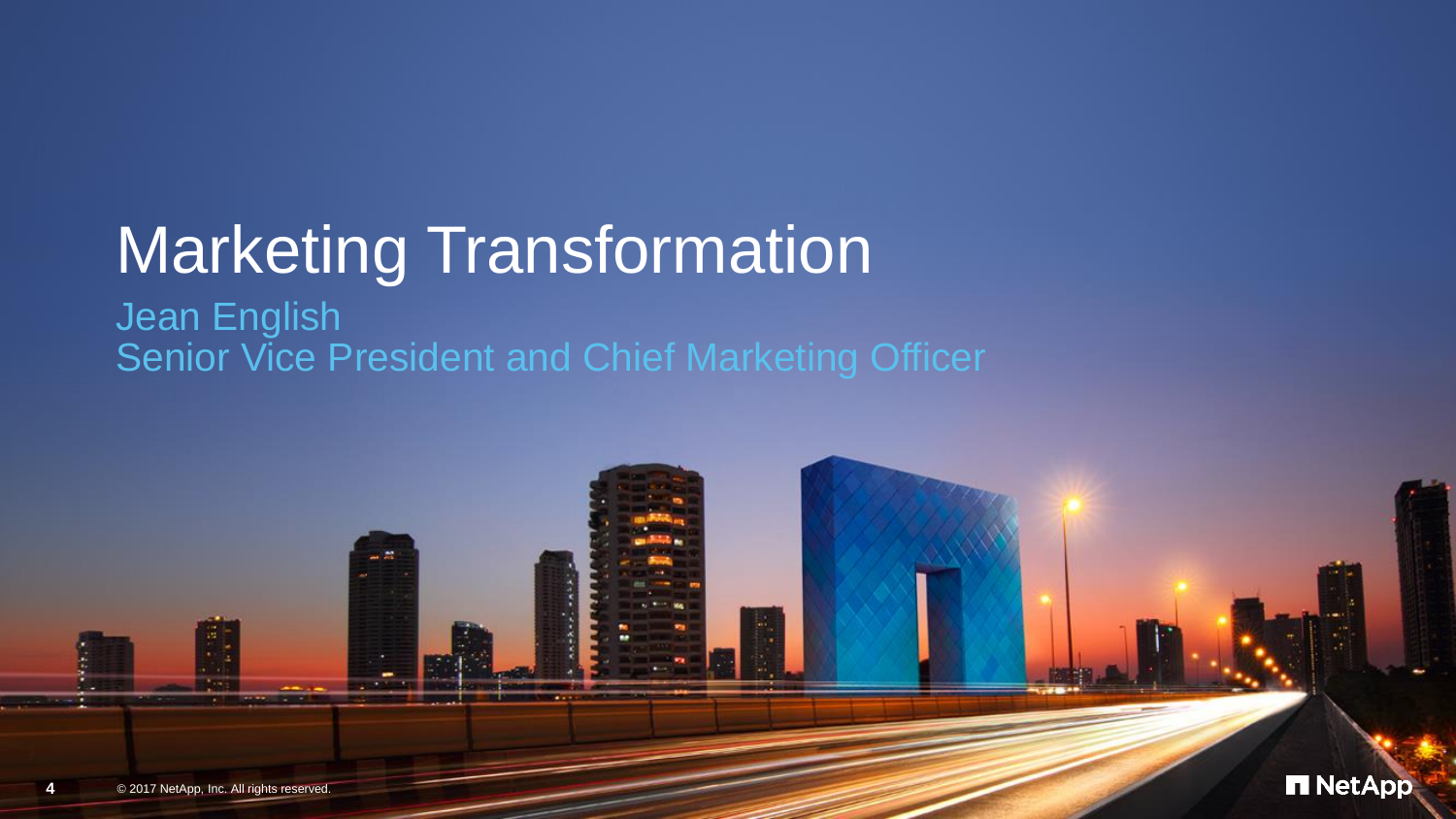## Marketing's Priorities

**Tell the Story of the new NetApp**



Reposition NetApp to be relevant to new types of buyers

#### **Create a buyer-centric focus**

Connect to the needs of our buyers and the unique value that NetApp brings

**Deliver meaningful experiences**

Build experiences that connect to buyers earlier in their cycle and give them new ways to try & buy NetApp

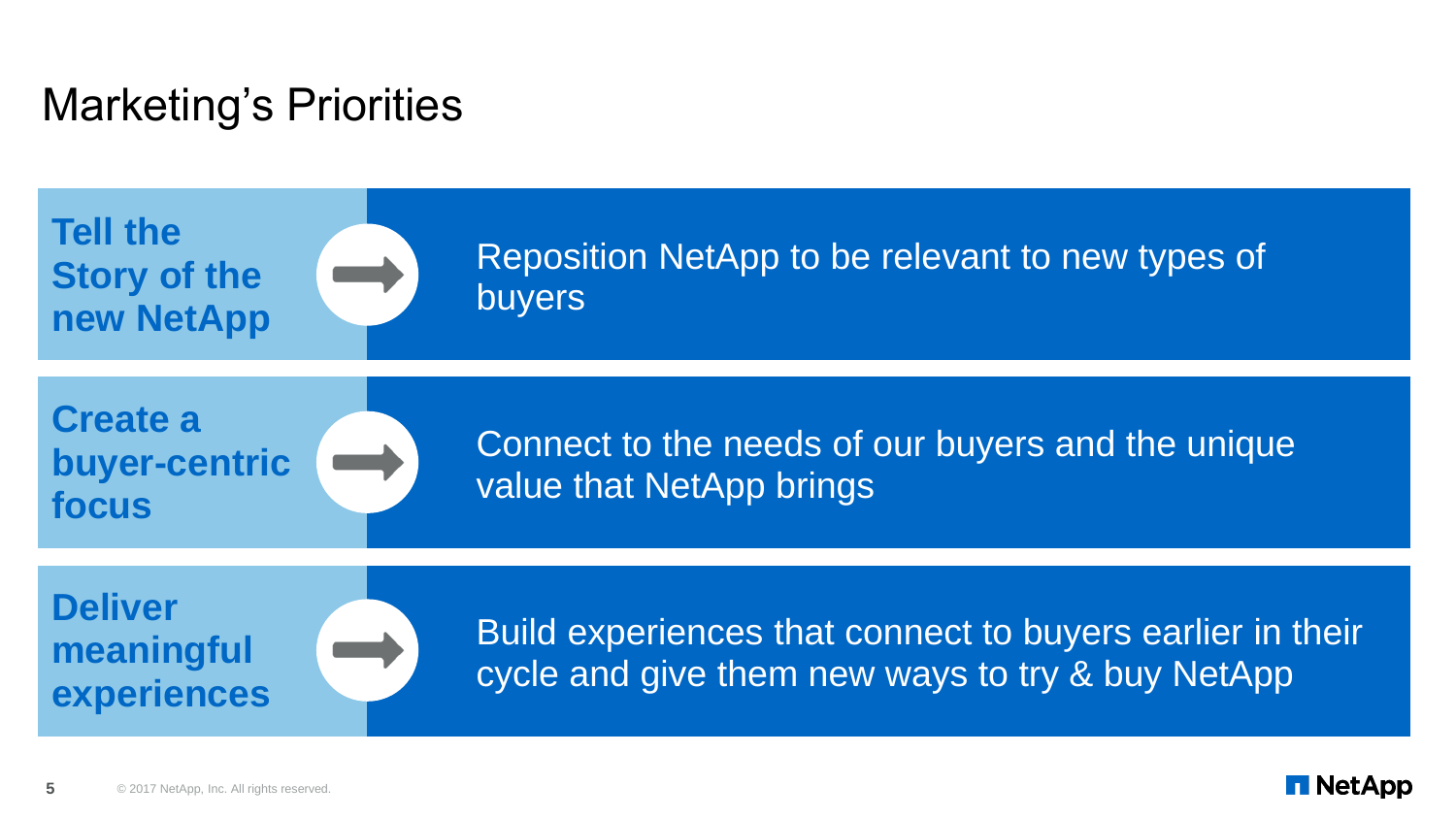## The Story of the New NetApp

Driven by our customers

"In healthcare, data growth is projected at 50x over today's volume by 2020."

"In the next two years, two-thirds of Global 2000 CEOs will put Digital Transformation at the center of their growth and profitability strategies."

> "Greater cloud spending (cloud services and IT products) will exceed \$500 billion by 2020."

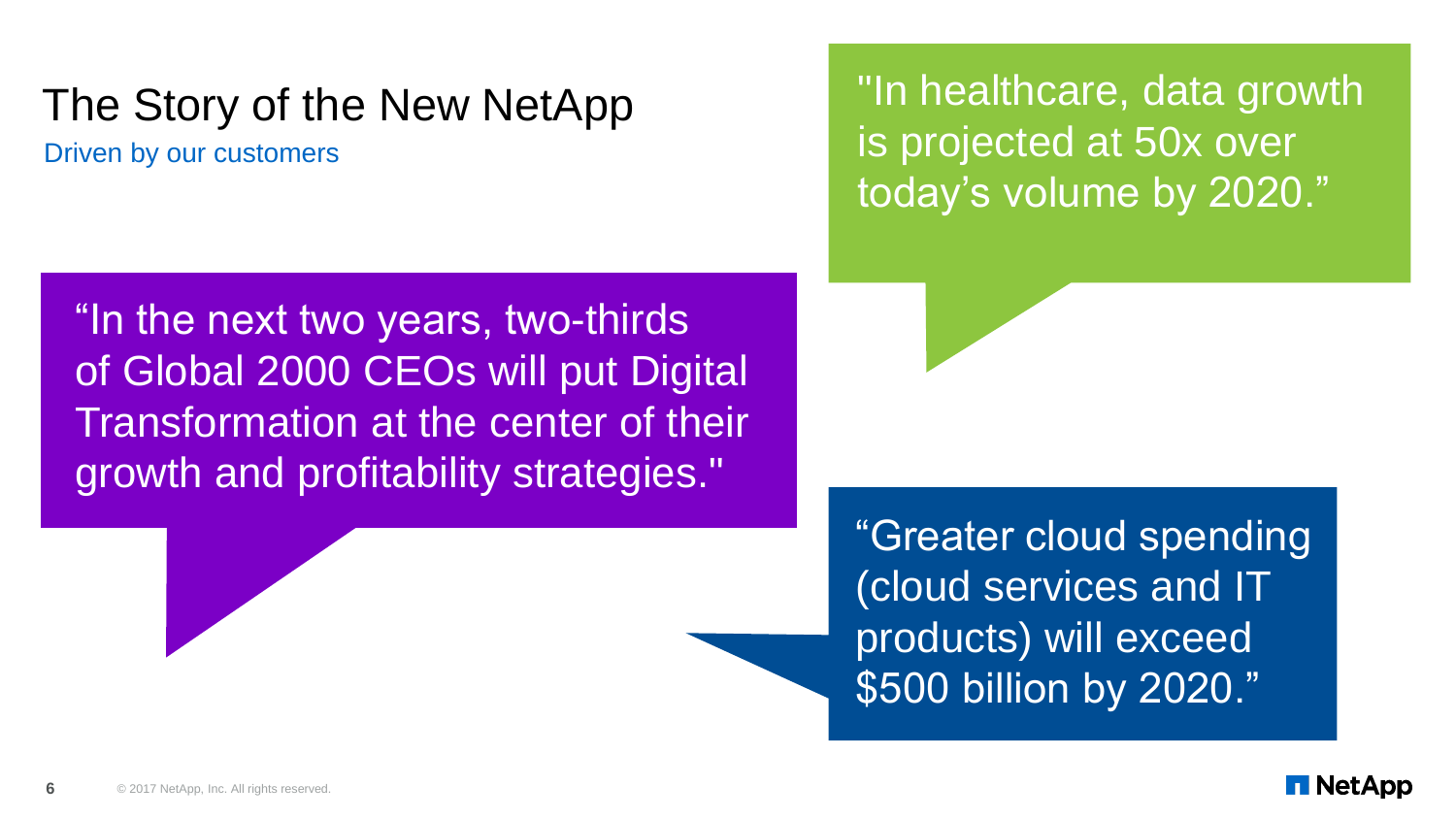#### Customers Are Transforming Digitally to Create Value

#### **Optimize** operations

#### Create innovative business opportunities

#### Enable new customer touchpoints

#### Customers agree: data is #1 challenge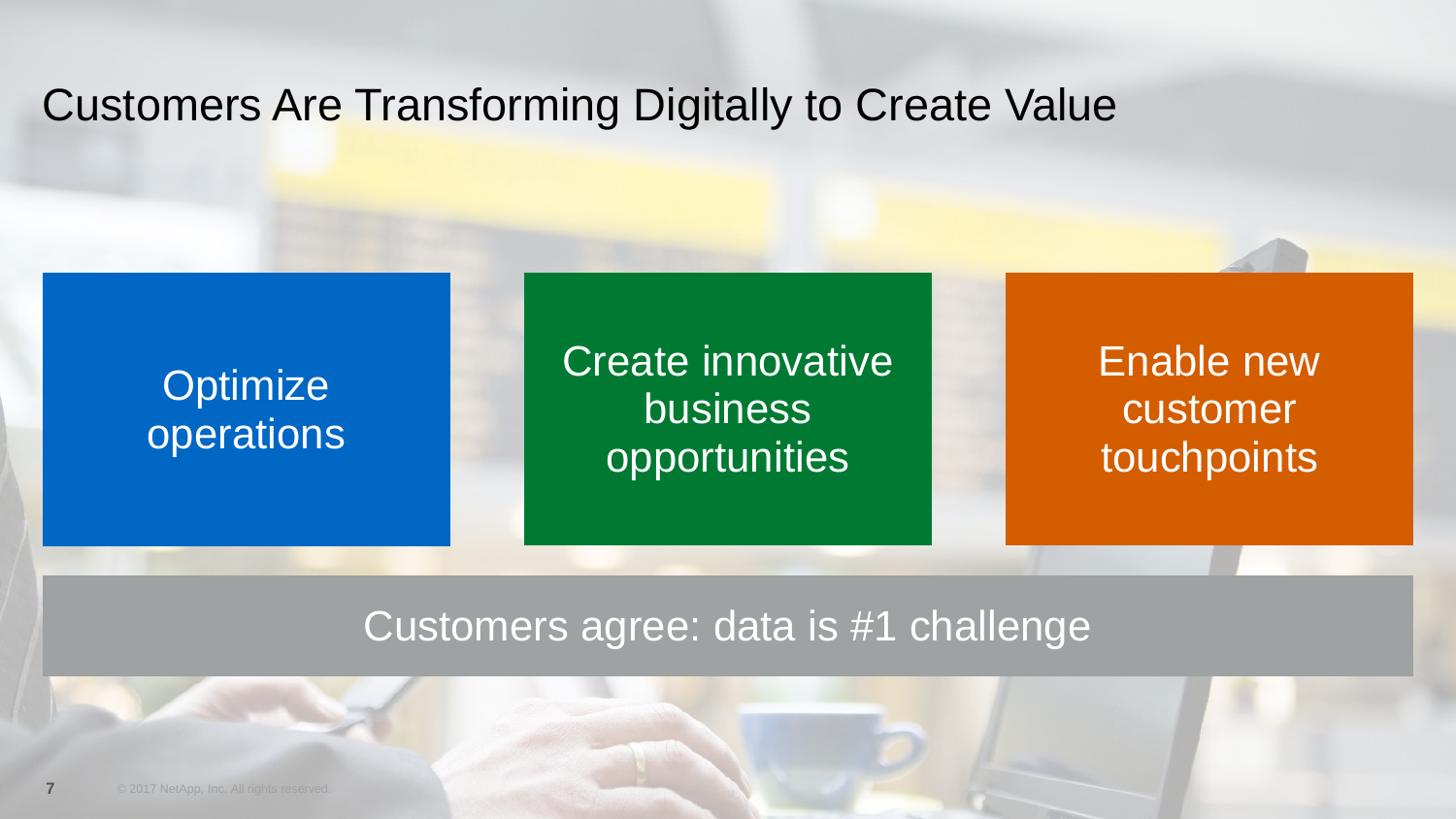# The Story of the New NetApp

NetApp is uniquely positioned for the data-centric world



Optimized to protect



Designed for simplicity





Open to enrich choice

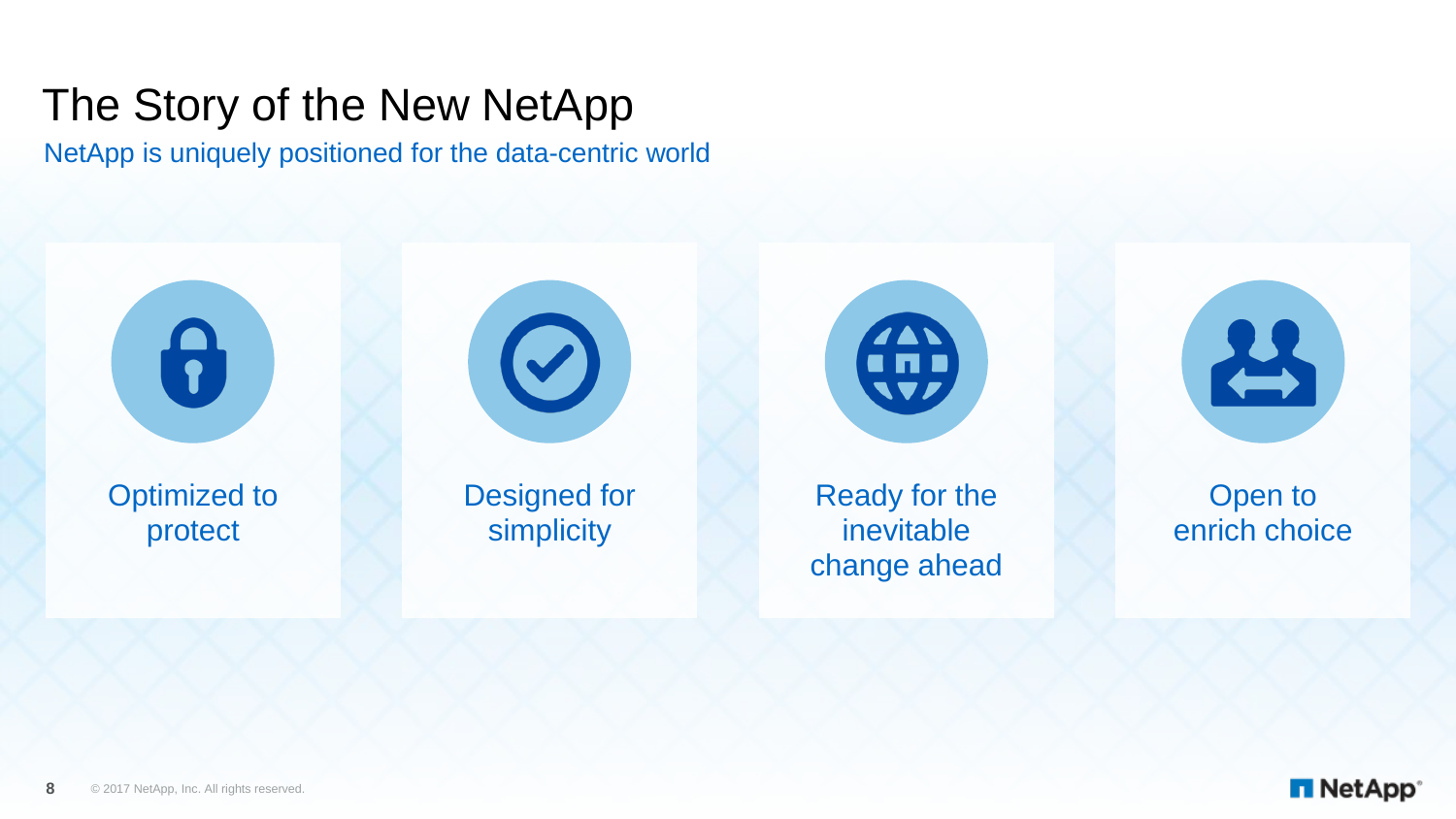### Create a Buyer-Centric Focus

Empowering customers to address their business imperatives

#### Traditional Infrastructure Buyer

#### CIOs, Cloud & Enterprise Architects, DevOps

Modernize storage and data management

Build a next-generation data center

Harness the power of the hybrid cloud

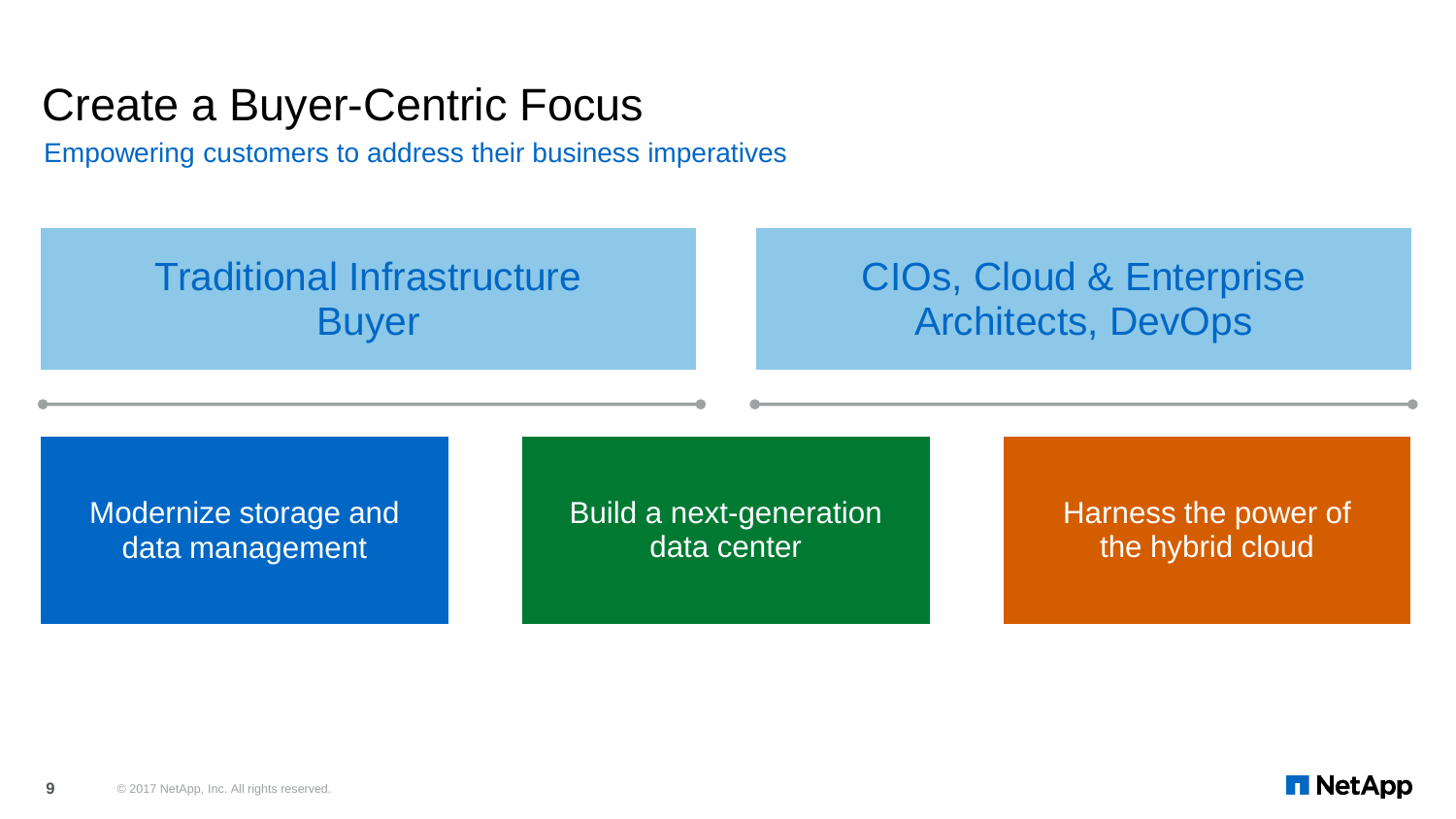### Across Environments and Use Cases



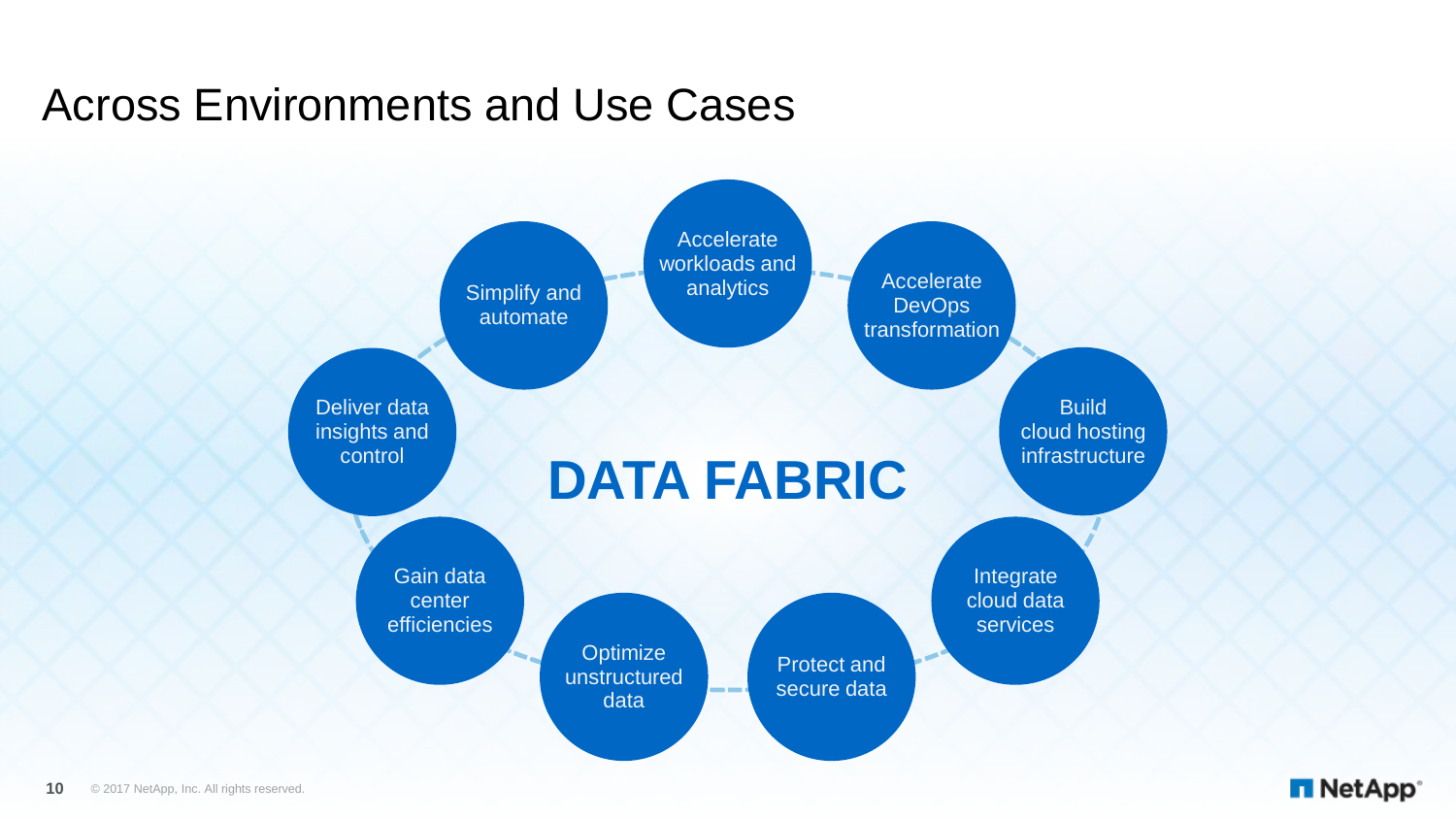Increased digital investments



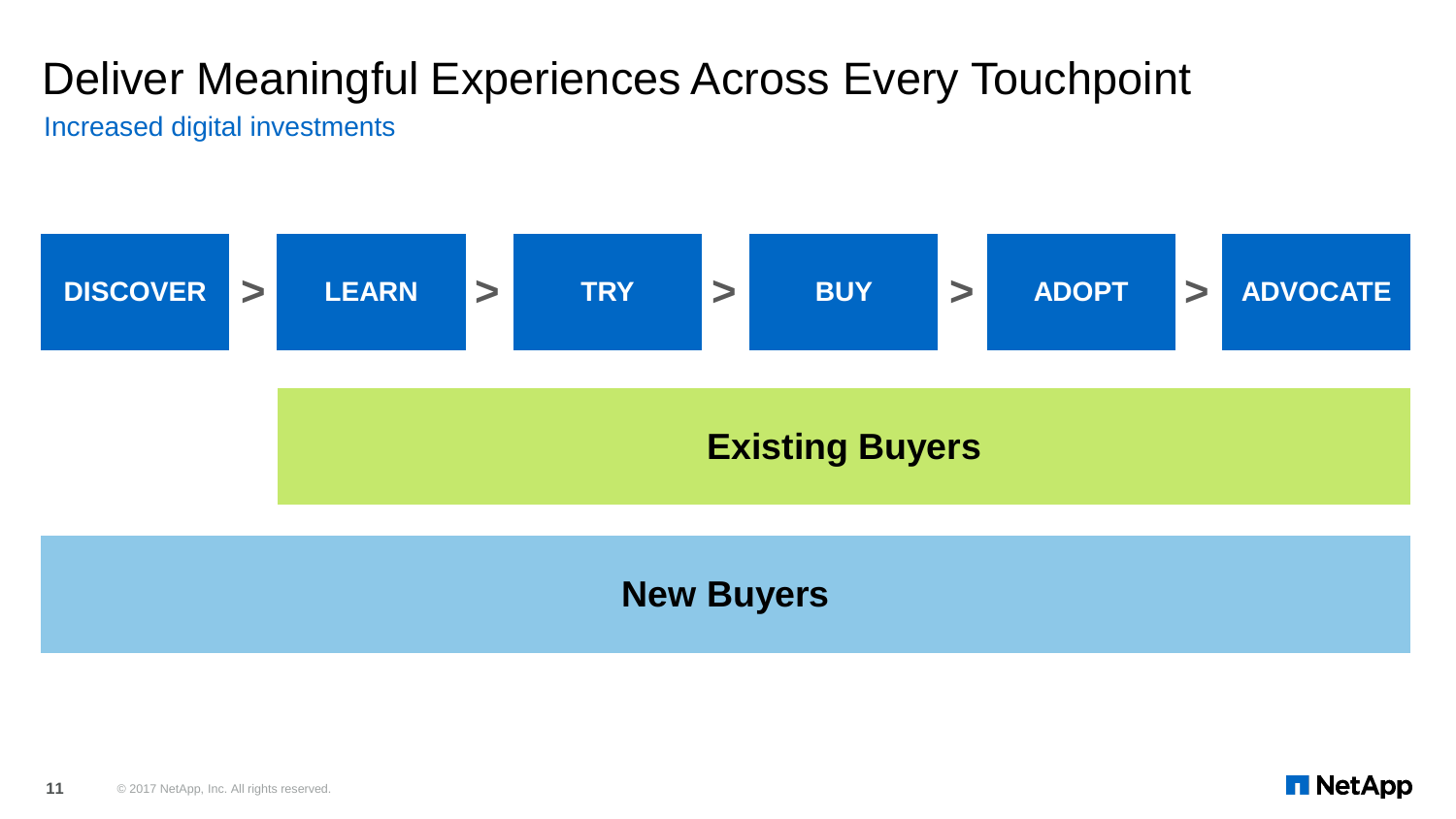#### Increased digital investments





**WHITE PAPER** NetApp Data Fabric Linked in **Architecture Fundamentals** 

12 **C** 2017 NetApp, Inc. All rights reserved.

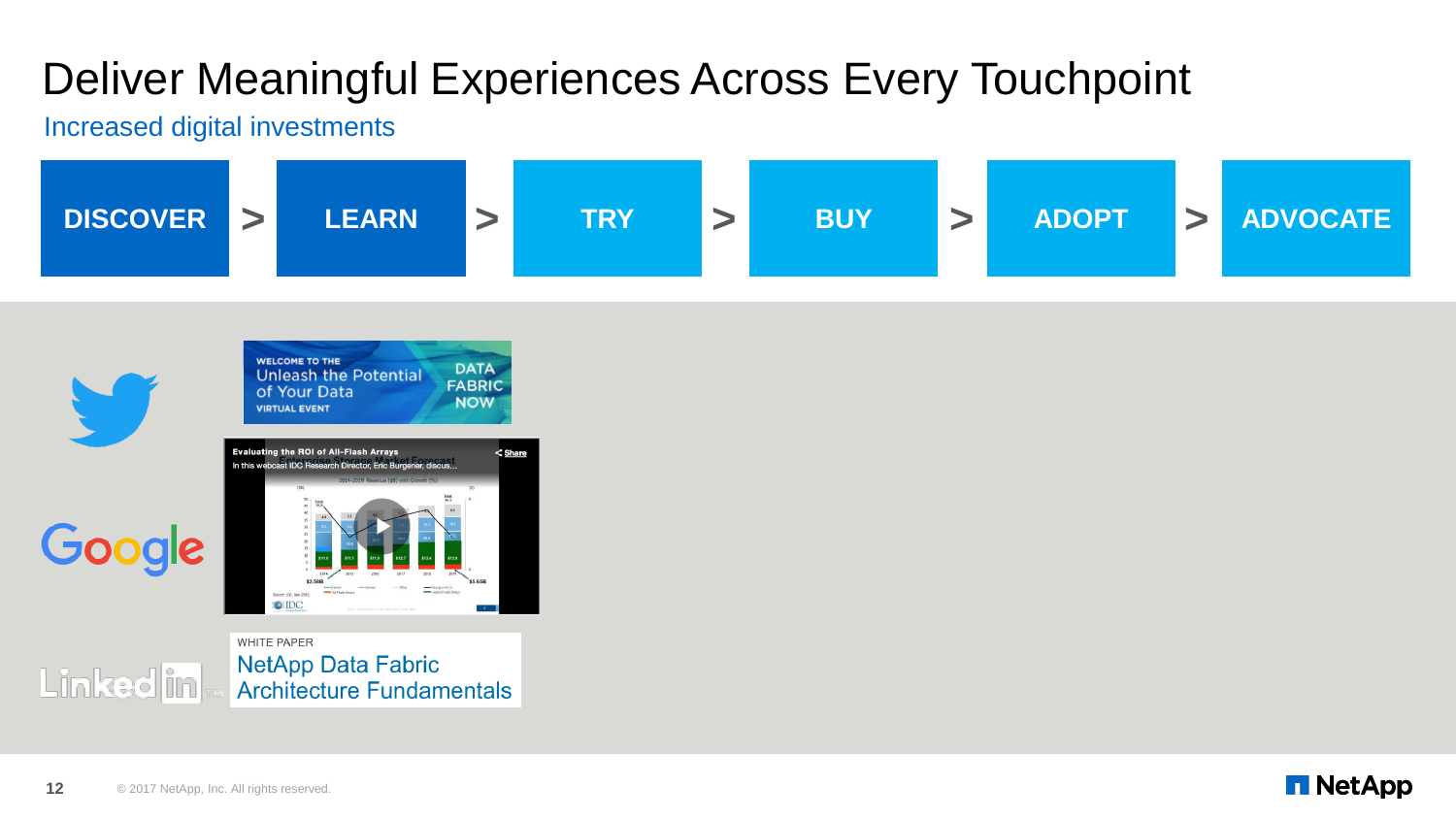#### Increased digital investments



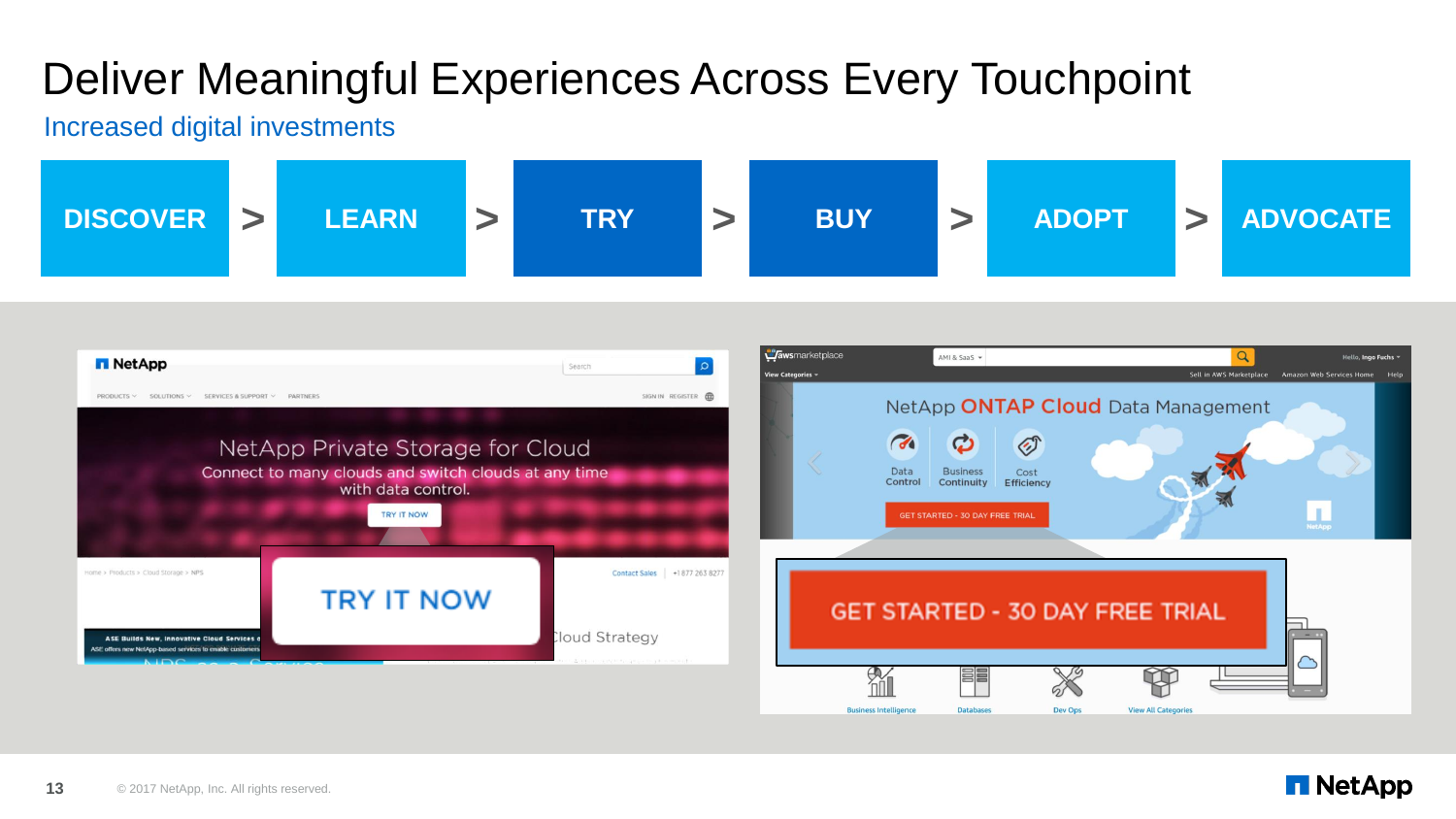Increased digital investments





**NetApp INSIGHT**  Announcing @jabenedicic as the newest member of the #NetAppATeam !! Welcome to the club! Check out his new blog community.netapp.com/t5/Technology/...